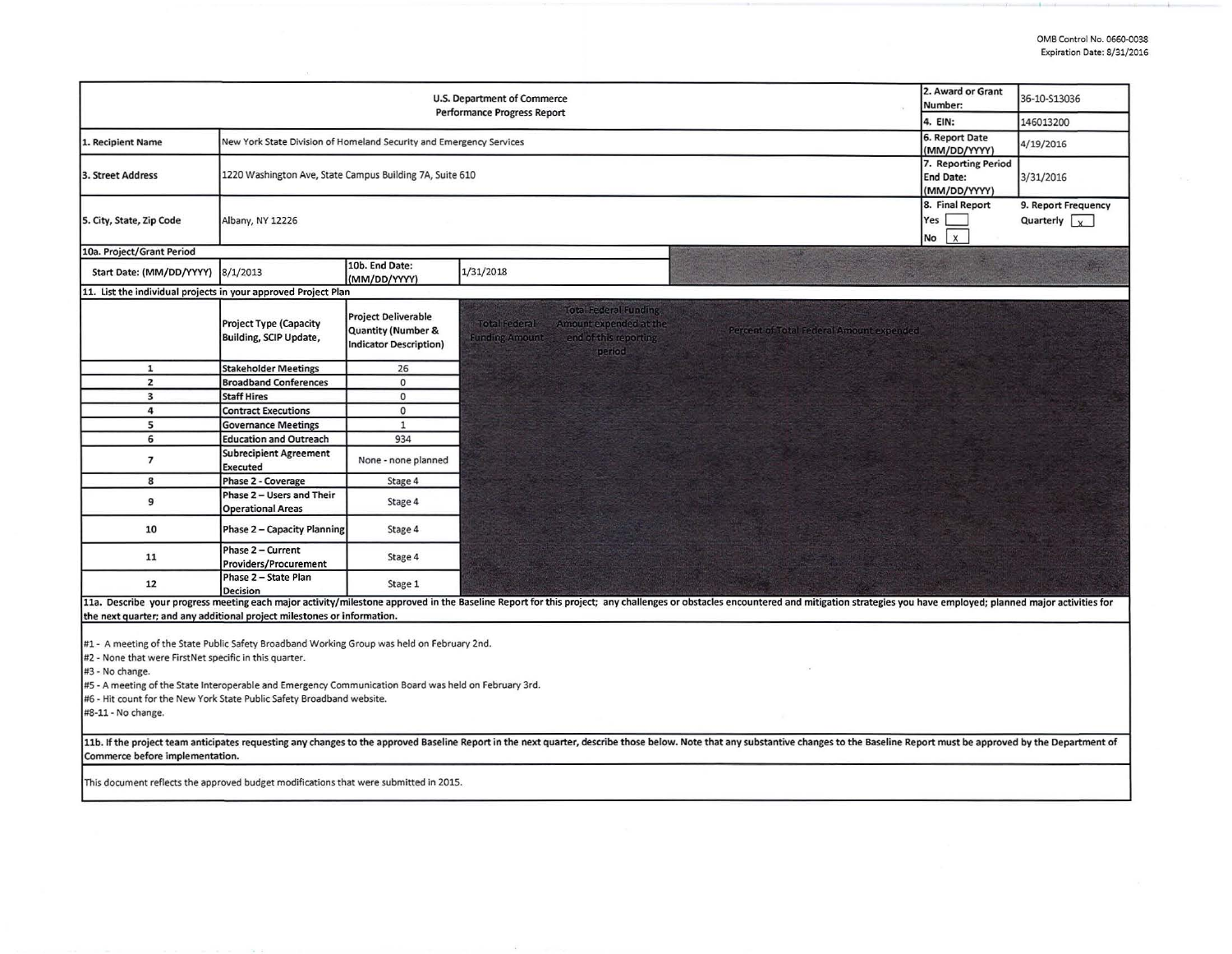11c. Provide any other information that would be useful to NTIA as it assesses this project's progress.

11d. Describe any success stories or best practices you have identified. Please be as specific as possible.

## 12. Personnel

12a. If the project is not fully staffed, describe how any lack of staffing may impact the project's time line and when the project will be fully staffed.

Note that the FTE% reflects actual percentage of hours spent working on SLIGP during this quarter.

| 12b. Staffing Table                                                                                                                   |                                       |  |                                                                                                         |                                         |                               |                   |                                              |                                         |                                          |
|---------------------------------------------------------------------------------------------------------------------------------------|---------------------------------------|--|---------------------------------------------------------------------------------------------------------|-----------------------------------------|-------------------------------|-------------------|----------------------------------------------|-----------------------------------------|------------------------------------------|
| Job Title                                                                                                                             | FTE%                                  |  | Project (s) Assigned                                                                                    |                                         |                               |                   |                                              |                                         | Change                                   |
| SWIC                                                                                                                                  | 4%                                    |  | Overall SLIGP and policy oversight and liasion (SPOC)                                                   |                                         |                               |                   |                                              |                                         | <b>Continues Work</b>                    |
| Radio Engineer #1                                                                                                                     | 14%                                   |  | SLIGP/State FirstNet primary                                                                            |                                         |                               |                   |                                              |                                         | <b>Continues Work</b>                    |
| Radio Engineer #2                                                                                                                     | 3%                                    |  | Support SLIGP and FirstNet Activities<br><b>Continues Work</b>                                          |                                         |                               |                   |                                              |                                         |                                          |
| Agency Budget Analyst                                                                                                                 | 4%                                    |  | Supports communications office budget/fiscal. Assists in preparation of SLIGP budget reports.           |                                         |                               |                   |                                              |                                         | <b>Continues Work</b>                    |
| Senior Adminstrative Analyst                                                                                                          | 2%                                    |  | Supports office activities, including the interop board and its working groups<br><b>Continues Work</b> |                                         |                               |                   |                                              |                                         |                                          |
| Senior Administrative Assistant                                                                                                       | 2%                                    |  | Support office outreach and project management efforts.<br>Continues Work                               |                                         |                               |                   |                                              |                                         |                                          |
| Information Tech Specialist 5<br>(GIS)                                                                                                | 3%                                    |  | Supervises GIS staff, provides overall GIS liasion effort on data collection and mapping                |                                         |                               |                   |                                              |                                         | Continues Work                           |
| ITS Specialist II (GIS)                                                                                                               | 0%                                    |  | Performs GIS work related to data collection and mapping<br>No work this quarter                        |                                         |                               |                   |                                              |                                         |                                          |
| 13. Subcontracts (Vendors and/or Subrecipients)                                                                                       |                                       |  |                                                                                                         |                                         |                               |                   |                                              |                                         |                                          |
| 13a. Subcontracts Table - Include all subcontractors. The totals from this table must equal the "Subcontracts Total" in Question 14f. |                                       |  |                                                                                                         |                                         |                               |                   |                                              |                                         |                                          |
| Name                                                                                                                                  | <b>Subcontract Purpose</b>            |  | Type<br>(Vendor/Subrec.)                                                                                | RFP/RFQ Issued (Y/N)                    | Contract<br>Executed<br>(Y/N) | <b>Start Date</b> | <b>End Date</b>                              | <b>Total Federal Funds</b><br>Allocated | <b>Total Matching Funds</b><br>Allocated |
| New York State Technology<br><b>Enterprise Corporation</b><br>(NYSTEC)                                                                | Outreach, project management, support |  | Vendor                                                                                                  | Not needed (existing<br>State contract) | Y                             | 8/1/2013          | 07/31/2016 (plan to do<br>no-cost extension) | \$2,013,960.00                          | \$0.00                                   |
| TBD (not required, removed<br>from budget modification)                                                                               | Website development                   |  | Vendor                                                                                                  | N                                       | N                             |                   |                                              | \$84,864.00                             | \$0.00                                   |
|                                                                                                                                       |                                       |  |                                                                                                         |                                         |                               |                   |                                              |                                         |                                          |
|                                                                                                                                       |                                       |  |                                                                                                         |                                         |                               |                   |                                              |                                         |                                          |
| 13b. Describe any challenges encountered with vendors and/or subrecipients.                                                           |                                       |  |                                                                                                         |                                         |                               |                   |                                              |                                         |                                          |
| No challenges at this time. We will plan to extend, at no cost, our NYSTEC contract to fit the new grant term.                        |                                       |  |                                                                                                         |                                         |                               |                   |                                              |                                         |                                          |